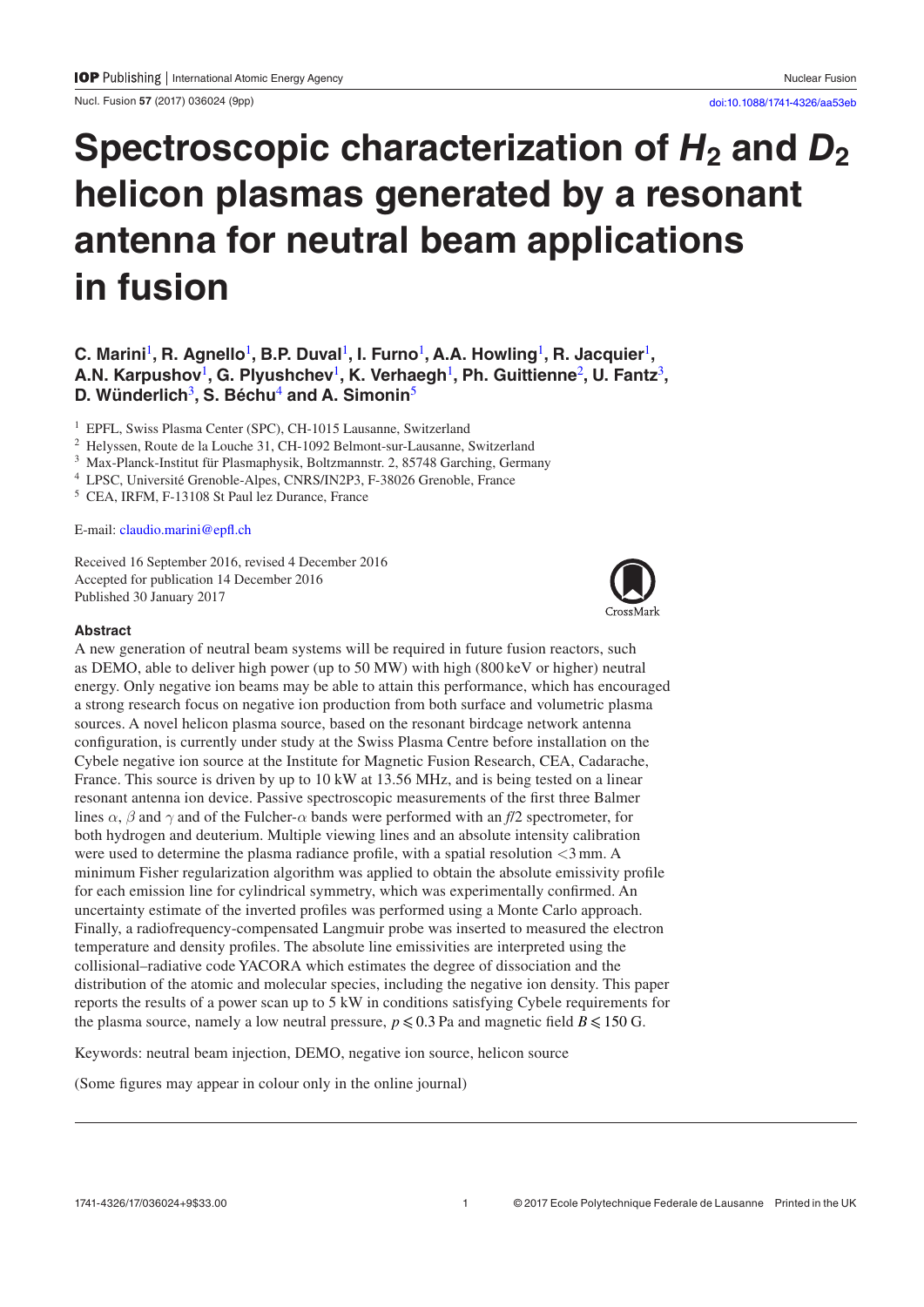#### **1. Introduction**

The heating scheme for future fusion reactors such as DEMO relies on multiple actuators, among which neutral beam (NB) systems play a major role [\[1](#page-8-1)]. In order to reach the core region, the NBs must have high energy (∼800 keV or higher). At the same time, to effectively heat the plasma, high (up to 50 MW) powers are necessary. Most NBs are currently based on positive ion sources that have been developed for high reliability and ease of maintenance. After acceleration to the desired energy, the positive atoms are neutralized by charge exchange reactions with a neutral gas. However, the neutralization efficiency of positive ions decreases drastically above  $100 \text{ keV}$  amu<sup>-1</sup> [\[2](#page-8-2)], prohibiting their use for high particle energy NBs. Conversely, the gas neutralization (in reality ionisation) efficiency of negative ions remains essentially constant above 100 keV amu<sup>-1</sup>, with typical values of 60%; other more efficient methods that can exceed 80%, such as photodetachment, can also be implemented [\[3](#page-8-3)]. Current negative ion sources supply negative ion densities one order of magnitude lower than those of positive sources, which has led to a strong research and development effort on alternative negative ion sources. The requirements on such sources are stringent. For example, in DEMO the target extraction current density is 200 A m<sup>-2</sup>, the pressure 0.2 Pa, the pulse duration up to 2 h and the extraction area 0.1 m<sup>2</sup>, with a beam uniformity of  $\pm 10\%$ and a co-extracted electron fraction <1. The last requirement is particularly challenging due to the higher mobility of electrons compared with negative ions. The generation of negative hydrogen or deuterium (represented throughout this paper by the character H when referring to both) ions is based on two processes [\[2](#page-8-2)]:

(i) surface production, where negative ions are the result of the interaction of a neutral H atom or an ion  $H^+$  with a low work function surface:

$$
H + e_{surf} \rightarrow H^-
$$
  

$$
H^+ + 2 e_{surf} \rightarrow H^-
$$

(ii) volumetric production, where the negative ions are produced by dissociative attachment (DA) of electrons to molecules that are in an excited ro-vibrational level *ν*:

$$
H_2(\nu)+e\rightarrow H^-+H.
$$

Most present-day efforts to develop new negative ion sources focus on surface production, using caesium for its low surface work function. For example, filament arc sources [[4\]](#page-8-4) and radiofrequency (RF) sources [\[5](#page-8-5)]. Recently, it was proposed to use a helicon plasma source because of its high ionization efficiency [[6\]](#page-8-6), (particularly at low pressures) and its volumetric ion production. The cross section for DA production is strongly dependent on the molecular vibrational level *ν*. It increases by four orders of magnitude from  $\nu = 0$  to  $\nu = 4$  [\[2](#page-8-2)]. A highly vibrationally excited molecular population requires relatively high electronic energies  $\geq 10$  eV, as the radiative decay of excited electronic states, known as E–V singlet excitation [\[2](#page-8-2)], is an effective source of vibrationally excited molecules. This mechanism is responsible for the peak in DA cross

section at  $\simeq$ 14 eV [\[7](#page-8-7), [8\]](#page-8-8).  $T_e$  must, however, be kept below 2 eV to reduce H<sup>−</sup> detachment from electronic collisions, which is a very effective process due to the low binding energy (0.75eV) of the extra captured electron [\[9](#page-8-9)]. To fully understand the mechanism behind negative ion production complete characterization of the electron energy distribution function (EEDF) may therefore be required, especially for helicon sources, which have revealed, under certain conditions, the presence of non-Maxwellian features [\[10](#page-8-10), [11\]](#page-8-11). An extension of the present investigation to measure the detailed EEDF in resonant antenna ion device (RAID) plasmas will be the subject of future work. For the purpose of this paper a Maxwellian EEDF was assumed. Negative ion volumetric production in helicon plasmas is efficient, with a high-temperature electron population confined by the magnetic field in the plasma-producing region and a low-temperature population diffused over a larger area, which provides the electrons for DA whilst reducing collisional losses. The main disadvantage of volumetric production compared with surface production for negative ion beam applications is the higher co-extracted electron fraction. It is also not proven yet whether volumetric processes could produce the same quantity of negative ions as surface conversion at low pressure.

This paper focuses on the characterization of the helicon resonant birdcage network antenna recently developed at the Swiss Plasma Centre for application as negative ion source in the source NB test Cybele [\[3](#page-8-3)]. The experimental setup is described in section [2,](#page-1-0) with emphasis on the spectroscopic system. Section [3](#page-3-0) explains in detail the steps used to compute the emissivities from the measured spectra, which are interpreted in section [4](#page-5-0) to estimate the density of ions and neutral atoms. Emphasis is given to the degree of dissociation, the degree of ionization and the negative ion density. The results are discussed in section [5](#page-7-0) and the conclusions and outlook are illustrated in section [6.](#page-7-1)

# <span id="page-1-0"></span>**2. RAID experimental setup and spectroscopic system**

The reported optical emission spectroscopy (OES) measure-ments are performed in the RAID shown in figure [1,](#page-2-0) where the antenna and the input optics for OES are highlighted. The vacuum chamber is cylindrical, with a length of 1.8 m and a diameter of 0.4 m. The RAID is equipped with six magnetic field coils able to generate an axial magnetic field up to 800 G. A coil current  $I_{\text{coil}} = 150$  A provides an axial *B* field in the vacuum chamber axis of 150 G, which meets the specifications of the Cybele source [[3\]](#page-8-3). The current of the first coil next to the antenna is reversed,  $I_{\text{coil}} = -30$  A, which increases the *B* gradient to give better antenna performance [\[6](#page-8-6), [12\]](#page-8-12). The pressure is controlled by the gas inflow through a Bronkhorst mass flow controller at constant pumping speed and is monitored by a Balzers pressure gauge. The pressure of 0.3 Pa, also required for operation in Cybele, is attained with a flow of  $7.5 \text{ ml}_n \text{ min}^{-1}$ . This relatively low gas pressure is one of the source requirements for ITER NBs, the purpose of which is to minimize the negative ion losses due to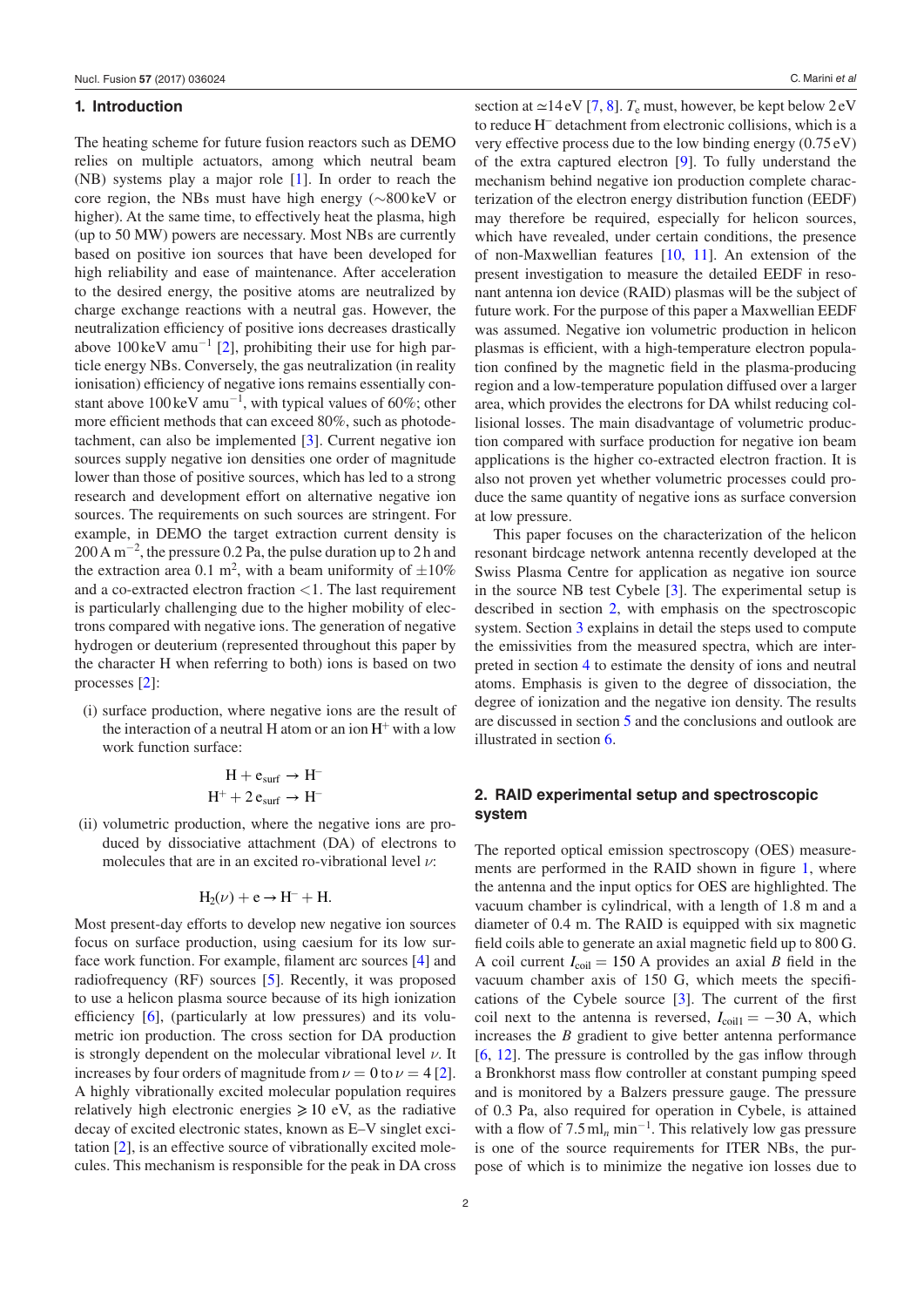<span id="page-2-0"></span>

**Figure 1.** Computer-aided design of (*a*) RAID and the helicon resonant antenna (*b*) and (*c*). The device has a circular cross section of diameter 0.4 m and a length of 1.8 m. The input optics for optical emission spectroscopy measurements are mounted on a port ∼68cm from the resonant antenna.

collisions with molecules in the accelerator. Pressure variations are limited to  $\langle 20\%$  during the measurements. The antenna (see figures  $1(b)$  $1(b)$  and  $(c)$ ) is designed to efficiently couple with the plasma helicon wave field for modes  $m = \pm 1$ [\[13](#page-8-13)]. It has nine straight copper rods 15 cm long, an internal diameter of 13 cm and a single RF power injection. It contains 16 high-current, high-*Q*, non-magnetic capacitors, each with a capacitance of 3.96 nF. The antenna, able to deliver up to 10 kW at the standard ISM frequency of 13.56 MHz, is installed at one end of RAID, outside the main coil region, as shown in figure  $1(a)$  $1(a)$ . The plasma generated by the antenna forms a column of approximately constant radius that ends on a target at the other end of the device.

The spectroscopic setup consists of a field lens coupled through an optical fibre bundle to a high-throughput spectrometer and a detector. The input optics is a Navitar *f*/1.4 35mm lens and the image focal plane is optimized to image the RAID axis at 25 cm from the lens. The input lens is mounted on a port about 68 cm from the antenna to sample the plasma column far from the source. The fibre bundle is composed of 19 fibres of numerical aperture 0.22, with a fused silica core of diameter 365  $\mu$ m. The diameter of their adjacent images on the focal plane is 2.9mm, resulting in a 55.1mm wide sampling region. The geometry of the lines of sight (LOS) is shown in figure  $2(a)$  $2(a)$ , together with a sketch of the RAID cross section. A violet inner ring schematically represents the position of the plasma column. The figure also defines the impact parameter  $p$  for a LOS, i.e. the distance of the LOS from the centre of the plasma column, and the radius *r* for a generic point, i.e. the distance of the point from the device axis. In a RAID, the centre of the plasma column coincides with the mechanical axis. A core observation set that views

<span id="page-2-1"></span>15 10 r p 5 y [cm] 0 −5 −10 −15 (a) −20 −10 0 10 20 x [cm] Profile consistency  $H<sub>g</sub>$  $10^{17}$ — Radiance L [ph/s/sr/m<sup>2</sup> 15  $\overline{a}$ 10  $\Box$ Ξ 5 (b)  $0$  2 4 6 8 Impact parameter p [cm]

Viewing lines geometry

**Figure 2.** (*a*) Line of sight (LOS) for the two sets of measurements. Red and blue lines corresponds to the core measurements above and below the plasma column centre, respectively. Cyan shows the LOS for the edge set. The plasma column is schematically represented by a violet circle. The dashed green line simulates a LOS for the definition of the impact parameter *p*. The orange circle is used to define the radius *r* from the device axis. (*b*) Profile consistency check (same colours as in (*a*)), the cylindrical symmetry and the connection of the core and edge set are verified.

the plasma column and an edge set that focuses on the outer region are available. Core LOS view the plasma column both above and below its centre and are represented by red and blue lines, respectively. Their goal is to ascertain the cylindrical symmetry of the plasma column emission. The edge measurements set observes impact parameter ranges up to 8 cm and partially overlaps with the core set, so that the consistency across the set merge region can be assessed as shown in figure  $2(b)$  $2(b)$ , where  $n_{LOS} = 38$  LOS are displayed. The LOS geometry was verified by back illuminating each fibre with a He/Ne laser and measuring the projected spot position on a reference anti-reflection graphite ring installed inside the vacuum vessel, represented by a black semicircle in figure  $2(a)$  $2(a)$ .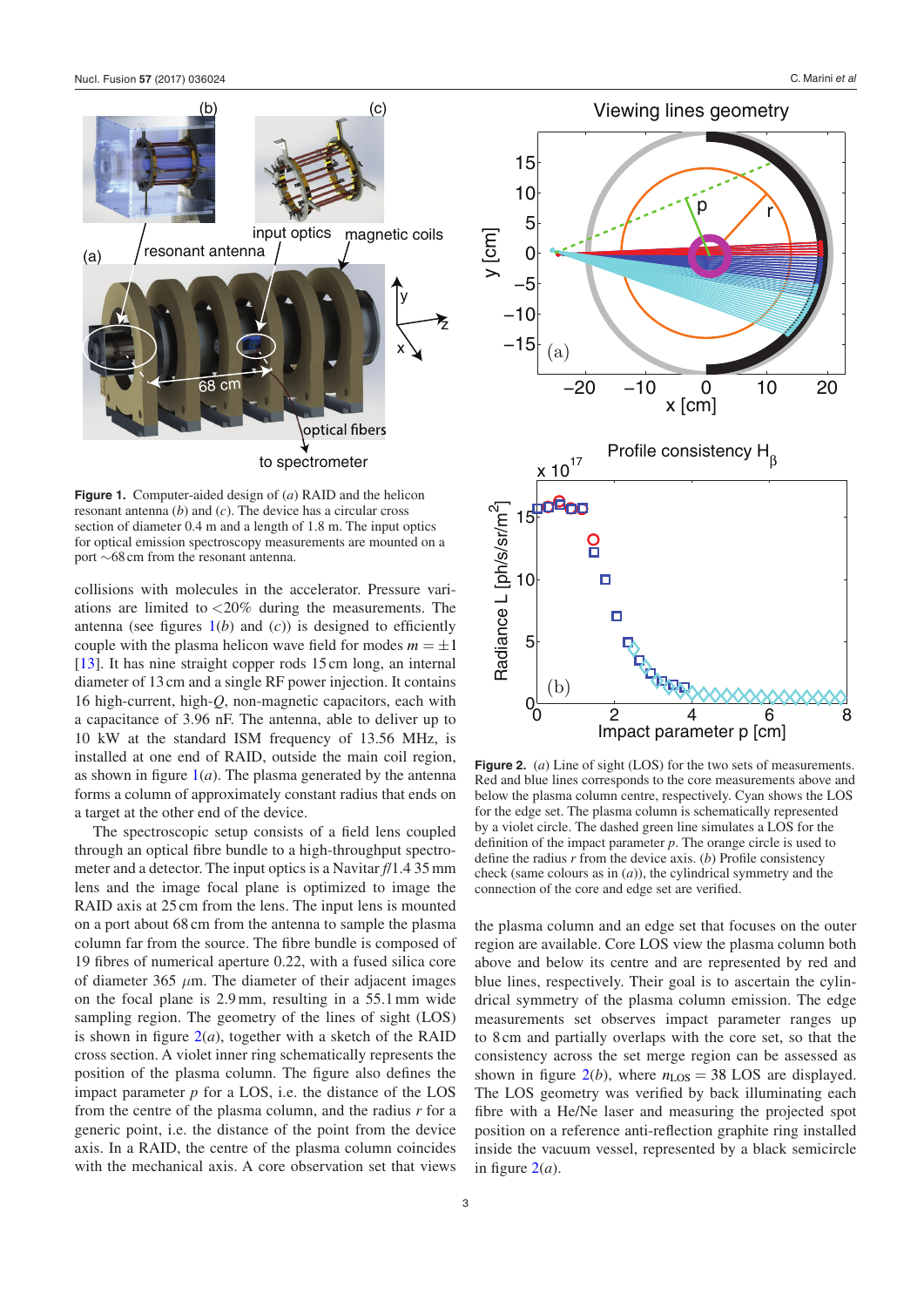Collected light is analysed by a high-throughput spectrometer of similar design to [[14\]](#page-8-14). It is composed of two Nikon *f*/2 200mm lenses and a Horiba holographic grating of 2400 l mm<sup>−</sup><sup>1</sup> groove density blazed at 400nm. The clear aperture of the Nikon lenses is 100mm and a grating of size  $120 \times 140$  mm<sup>2</sup> was chosen to minimize vignetting. The angle between the optical axis of the two lenses was fixed to  $2\phi = 20^{\circ}$ , where  $\phi$  is the half-included angle. The angle  $\theta$ between the bisector of the two lenses and the grating normal, called the scanning angle, is adjustable and determines the central wavelength. The spectrometer spectral coverage is ∼14 nm and is too small to cover all the lines of interest within a single exposure. A set of eight scanning angles, that include a partial overlap in the Fulcher- $\alpha$  range between 600 and 650 nm, was used. This method is viable only if the emission of all lines is stable in time for the whole scan, an assumption that was verified by repeating the full angular scan at least twice for each antenna power. A constant emissivity (within 5%) is observed within a few seconds for each input power value. The input slit width of the spectrometer was set to 80 *μ*m for a spectral bandpass of 0.9 Å at 615nm. This is sufficient to resolve most of the Fulcher-*α* molecular lines. The spectrometer uses an Andor iXon Ultra 897 camera, which features a back-illuminated  $512 \times 512$  pixel frame transfer sensor and an optional electron multiplying (EM) readout register. The camera integration time and EM gain are adjusted at each scanning angle and power to maximize the counts and signal-to-noise ratio whilst avoiding saturation. The allowed integration time is in the range  $3.5 \times 10^{-4}$  –0.2s where EM gains between 8 and 60 were employed. A complete spectrum is the result of an average of 15–30 of such acquisitions, with the experimental uncertainty estimated from the interspectra standard deviation. Figure [3](#page-3-1) shows a spectrum of the H2 Fulcher-*α* 22Q*N* lines for different RF powers, obtained with the procedure described above.

# <span id="page-3-0"></span>**3. Absolute radiance measurements and emissivity profiles**

We now describe the procedure to calculate absolute line emissivity. It consists of two steps: a radiance calculation from the measured spectra and the tomographic inversion of these radiance profiles. The experiments were performed at a constant pressure of 0.3 Pa, in both hydrogen and deuterium. A scan in the antenna input power was performed for both isotopes but with a different power range. The minimum possible power was determined by plasma stability:  $2.5 \text{ kW}$  for  $\text{H}_2$ and  $2 \text{ kW}$  for  $D_2$ . The maximum power for these experiments was limited by thermal loads on the device. A measurement at 5 kW was performed in H2, and resulted in damage to the target. The scan in  $D_2$  was therefore limited to 3.5 kW.

#### *3.1. Radiance calculation*

The absolute radiance is computed from the acquired spectra. The light from each optical fibre is imaged by the spectrometer into a region of interest (ROI) on the CCD. Nineteen

<span id="page-3-1"></span>

**Figure 3.** H<sub>2</sub> spectrum of Fulcher- $\alpha$  22Q*N* lines for different RF powers.

ROIs of approximately 20 vertical pixels are defined. The remaining section of the CCD that is not illuminated was used for CCD-shift smear correction. The photon rate *R*exp (photons s<sup>-1</sup>) of each emitted line for each ROI is evaluated using a multi-Gaussian fitting procedure that included the measured experimental instrumental function. The photon rate of lines that are partially overlapped was still computed with satisfactory accuracy. The radiant flux reaching the sensor  $\phi_{\text{exnt}}$  (W) can be calculated from the photon rate using the equation

$$
\phi_{\exp} = R_{\exp} h \nu_{\text{ph}},\tag{1}
$$

where  $\nu_{\rm ph}$  is the photon frequency and *h* is the Planck constant. The absolute radiance is then deduced by comparing the experimental rate  $R_{\text{exp}}$  with the photon rate  $R_{\text{cal}}$  measured with an absolutely calibrated source at the same wavelength, using the same experimental configuration. This ensures correct compensation for the system transmission and geometrical etendue. The radiance  $L_{\text{exp}}$  (photons s<sup>-1</sup> sr<sup>-1</sup> m<sup>-2</sup>) of a line is given by

$$
L_{\rm exp} = \frac{R_{\rm exp}}{R_{\rm cal}} L_{\rm cal} \tag{2}
$$

where  $L_{\text{cal}}$  is the known spectral radiance of the calibration source integrated over the pixel wavelength range. An example of an H2 molecular spectrum in the range of the 22Q*N* (with  $N = 1-4$ ) lines is shown in figure [3](#page-3-1), where the molecular lines are identified from reference wavelengths in Dieke [\[15](#page-8-15)]. The same procedure is implemented for  $D_2$  using the reference lines in Lavrov's atlas [[16\]](#page-8-16). Figures [4](#page-4-0) and [5](#page-4-1) show the resulting radiance profiles for the first three Balmer lines and the molecular 22Q1 line, for  $H_2$  and  $D_2$  respectively. Each line has a characteristic radiance profile shape that is independent of the input RF power, which only determines the absolute radiance value. There is also a noticeable isotope effect on both profile shape, broader in deuterium, and radiance level, higher in deuterium for the atomic lines. The radiance of the 22Q1  $D_2$  line is much lower than that of the 22Q1  $H_2$  line. This is partially due to the different nuclear spin of the isotopes,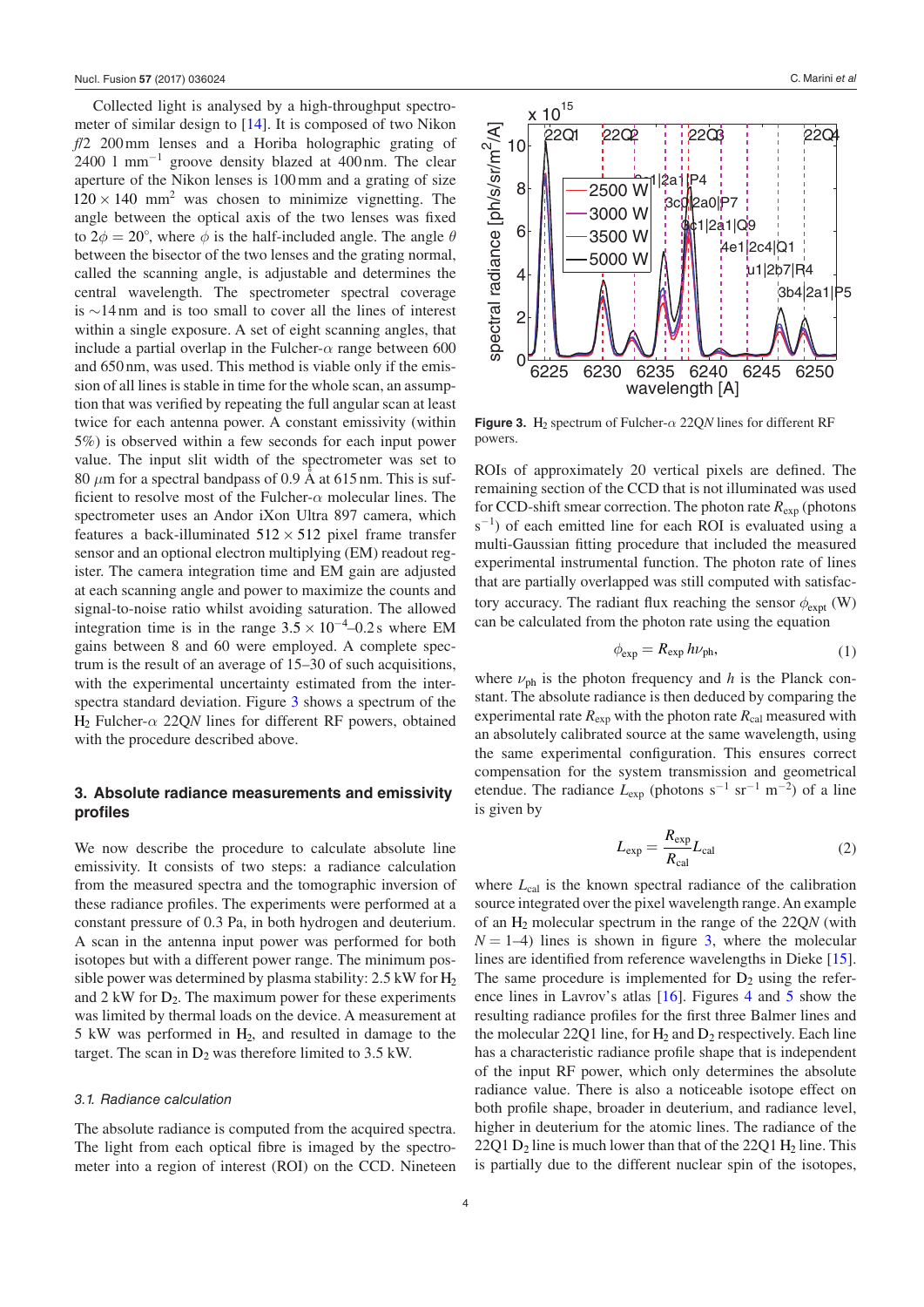<span id="page-4-0"></span>

**Figure 4.** Radiance profiles  $L(p)$  of Balmer and 2201 lines for H<sub>2</sub>. Different colours indicate different RF powers.

that interchange the statistical weight for even–odd rotational molecular levels [[17\]](#page-8-17). Nevertheless, the total  $D_2$  Fulcher- $\alpha$ Q-branch emission is lower than for  $H_2$ . The radiance of Balmer lines increases linearly with the RF power, while there is no clear dependence for the molecular line radiance.

#### *3.2. Tomographic inversion*

A tomographic inversion is then applied to extract the emissivity profiles from the radiance. The inversion of the line-integrated data, in this case the radiances  $L_i$  with  $j = 1, 2 \cdots n_{LOS}$ , is a well known ill-posed mathematical problem, as the system of integral equations for the emissivity  $\epsilon$ 

$$
L_j = \int_{\text{LOS}_j} \epsilon \, \mathrm{d}l \tag{3}
$$

is under-determined. To make it treatable, further conditions must be applied [\[18](#page-8-18)]. This is increasingly problematic with a limited number of LOS, as is the case for the measurements reported here. In comparison, in medical tomography, about 105 LOS are routinely used. An important improvement for accurate Abel tomographic inversion is having multiple observation positions, not possible with RAID due to diagnostic access limitations at the time of the experiment. This requirement can be relieved in cases where the object has symmetry properties and, as mentioned above, the RAID plasma column has cylindrical symmetry. The chosen approach was to subdivide the cross section into  $n_r$  radially concentric pixels of constant emissivity  $\epsilon_i$ ,  $i = 1, 2, \cdots n_r$  and recast the integral problem as a system of algebraic equations in matrix formalism:

$$
\epsilon_i = T_{ij} L_j \tag{4}
$$

<span id="page-4-2"></span>where the element  $T_{ii}$  of the transfer matrix  $T$  is the intersection length of the LOS *j* with the pixel *i*. The transfer matrix size is  $n_r \times n_{LOS}$ . A unique solution of system ([4\)](#page-4-2) can be found by choosing  $n_r < n_{LOS}$  and imposing a further regularization on the solution, achieved by minimizing the functional

<span id="page-4-1"></span>

**Figure 5.** Radiance profiles  $L(p)$  of Balmer and 2201 lines for  $D_2$ . Different colours indicate different RF powers.

$$
\tilde{h} = \frac{1}{2}\chi^2 + \alpha \mathcal{R}.\tag{5}
$$

<span id="page-4-3"></span>The positive parameter  $\alpha$  acts as a weighting factor between the regularizing functional  $R$  and a least-squared optimized fitting. A desirable property for the regularization is to perform a strong smoothing when the emissivity is low yet allow larger variations when the emissivity is high, to better distinguish features in the luminous core region. The Fisher information,

$$
I_f = \int \frac{\left(\frac{\mathrm{d}\epsilon(l)}{\mathrm{d}l}\right)^2}{\epsilon} \mathrm{d}l \tag{6}
$$

has this property [[19\]](#page-8-19), and was chosen as the regularizing functional. The implemented algorithm, called the minimum Fisher regularization method [\[20](#page-8-20)], solves the system of normal equations, equivalent to minimizing the functional of equation [5,](#page-4-3)

$$
(T^T * T + \alpha \widetilde{H}) * \epsilon = T^T L \tag{7}
$$

where the  $\widetilde{H}$  matrix contains the Fisher information. The parameter  $\alpha$  is optimally chosen by the algorithm. Appropriate convergence of the algorithm is verified by reconstructing the input radiance profiles from the output emissivities and comparing with the initial data. A value  $n_r \le n_{LOS}$  is selected to preserve as many of the smaller features as possible in the inverted profile. Particular care must be taken in choosing the boundary conditions. Measurements were limited to the impact parameter  $p_{\text{max}} \sim 8$  cm, where the radiance has yet to vanish; a straightforward inversion thus yields a non-physical spike in the emissivity profile at this position. The correction of this feature required an extrapolation of the radiance profile, before the inversion, to the unknown zero radiance point  $p_0$ . Several extrapolation methods were tested, linear, quadratic and exponential, to choose  $p_0$ . The resulting emissivities are thus robust against variations of the extrapolating methods and  $p_0$  position, with an uncertainty within 25% at  $p_{\text{max}}$ , decreasing to less then 10% at 6 cm, for impact parameters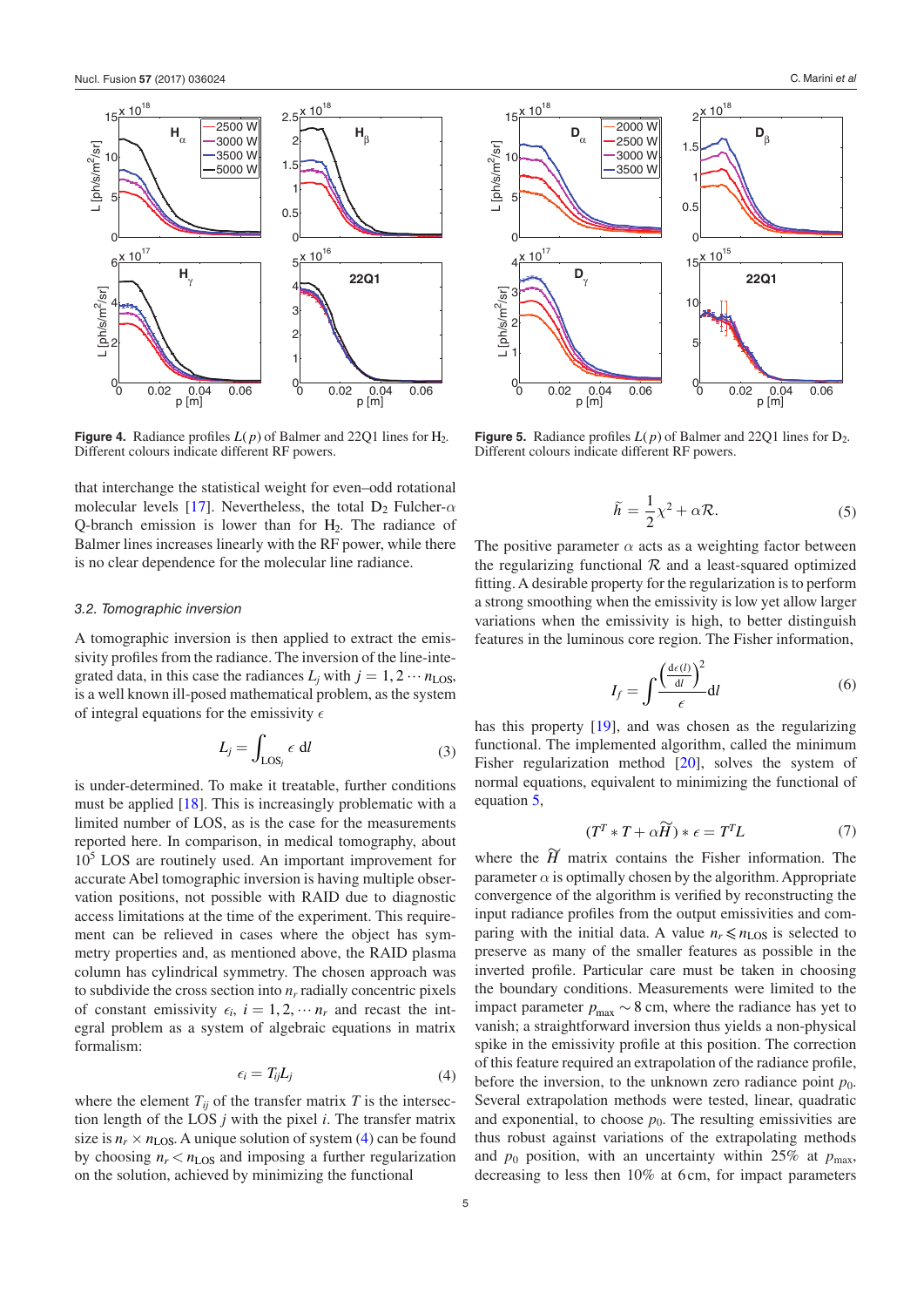<span id="page-5-1"></span>

**Figure 6.** Emissivity profiles  $\epsilon(r)$  of Balmer and 22Q1 lines for H<sub>2</sub>. Different colours indicate different RF powers.

of  $p_0$  in the range 16–20 cm. From these assessment results, a linear extrapolation with  $p_0$  at 20cm was chosen for all the inversions as the lowest-order, and thus more stable, approach. An uncertainty estimate of the Abel-inverted profiles was performed using a Monte Carlo approach [\[21](#page-8-21)]. For each radiance profile a set of 400 virtual profiles was generated, varying the radiance value at each position according to a normal distribution centred at the original profile value, with a standard deviation given by the computed uncertainty. Each of these virtual profiles was then inverted using the methods described above, with the emissivity uncertainty taken as the standard deviation of the virtual emissivity profiles. The average value of the virtual profiles was verified to converge to the inversion of the original profile.

Figures [6](#page-5-1) and [7](#page-5-2) show the computed emissivity profiles and their uncertainties for the Balmer lines and the molecular 22Q1 line, for  $H_2$  and  $D_2$ , respectively. Emissivity profiles are generally hollow and their shape is preserved for different input powers. The hollowest profile is for the Balmer  $β$  line (for both H<sub>2</sub> and D<sub>2</sub>), which is a consequence of the already hollow radiance profile. The Balmer  $\alpha$  line is only slightly hollow and, considering the estimated uncertainties, remains compatible with a flat profile. The molecular line profiles are also slightly hollow, with a similar behaviour as the  $H_\alpha$  line. The estimated uncertainties from the Monte Carlo assessment provide a high confidence in the inverted profiles in the 1.5–6 cm radial range, where their values are typically  $\leq 15\%$ .

# <span id="page-5-0"></span>**4. Analysis with YACORA code and power scan results**

Now that the experimental emissivity profiles have been measured and their uncertainties estimated, we seek to deduce the ion population profiles in the RAID plasma. The radial profiles of the first three Balmer lines and the sum of the diagonal Fulcher- $\alpha$  lines are interpreted using the collisionalradiative (CR) code YACORA [\[22](#page-8-22)]. This code solves the CR

<span id="page-5-2"></span>

**Figure 7.** Emissivity profiles  $\epsilon(r)$  of Balmer and 22Q1 lines for  $D_2$ . Different colours indicate different RF powers.

rate equations for the population density  $n<sub>s</sub>$  of the H atom, resolving the lower 40 energy states  $(s = 1, 2 \cdots 40)$ . The reactions included in the model are: excitation and de-excitation by  $e^-$  collisions, spontaneous emission, ionization, recombination (radiative, dielectronic and three-body) of  $H^+$ , dissociative excitation of H<sub>2</sub>, dissociative recombination of H<sub>2</sub><sup>+</sup> and H<sub>3</sub><sup>+</sup> and mutual neutralization of H<sup>-</sup> with H<sup>+</sup>, H<sub>2</sub><sup>+</sup> and H<sub>3</sub><sup>+</sup>. When available, cross sections are preferred to rate coefficients, which gives YACORA the ability to perform calculations with non-Maxwellian EEDF. The reported analysis was performed assuming a Maxwellian EEDF. YACORA is able to include effects due to opacity, but these are neglected in the current analysis since they are expected to be negligible at the low plasma density of these experiments [[23\]](#page-8-23). The densities of the six species H, H<sup>-</sup>, H<sub>2</sub>, H<sup>+</sup>, H<sub>2</sub><sup>+</sup> and H<sub>3</sub><sup>+</sup> are varied independently, together with the electron density  $n_e$  and temperature *T*e, for each code run and are then compared with the measured emissivity, with a trial and error procedure. When the deviation from the experimental value is lower than 10% a match is determined. The use of  $H_2^+$  and  $H^-$  is mandatory to reach convergence. This implies that other, simpler, OES analysis methods, which neglect some of the species considered by YACORA, could lead to erroneous estimations if the excluded channels are important [\[24](#page-8-24)]. In these plasmas, the mutual neutralization channel of H<sup>+</sup> is fundamental in the analysis while the  $H<sup>+</sup>$  recombination channel is essentially irrelevant. Uncertainties of 20% are assigned to the electron density and temperature according to results from code validation in similar low-pressure plasmas [\[22\]](#page-8-22). The uncertainty on the density ratio of atoms to molecules is given by the uncertainty of the corresponding emissivities, as the ratio of the rate coefficients is insensitive to  $T_e$  and  $n_e$ . For this reason an upper limit for uncertainty of 20% is chosen. The uncertainty for the other species (H<sup>-</sup>, H<sup>+</sup>, H<sub>2</sub><sup>+</sup> and H<sub>3</sub><sup>+</sup>) depends strongly on the contribution of the corresponding process to the Balmer line radiation. In this case an estimated upper limit to the uncertainty of  $40\%$ is applied. For this paper, the procedure was time-consuming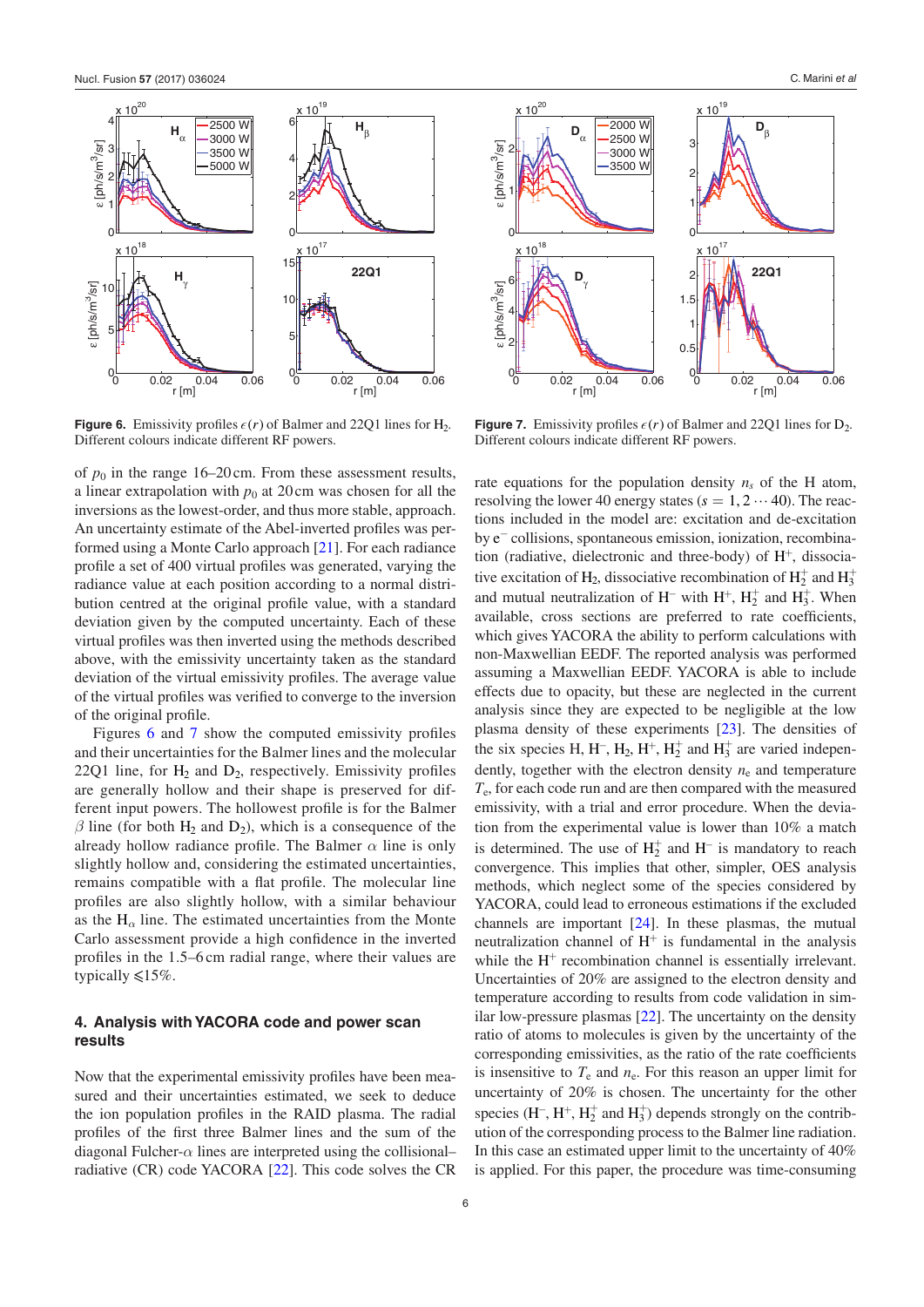<span id="page-6-0"></span>

**Figure 8.** Profiles of (*a*) degree of dissociation  $D_d$ , (*b*) degree of ionization *D*i, (*c*) H<sup>+</sup> density and (*d*) H<sup>−</sup> density estimated by YACORA for an input power of 3 kW in hydrogen.

and was performed manually; so only a reduced set of three radial positions (at 1.5, 3 and 4cm) was considered for analysis. These positions were chosen from the results of the 3 kW RF power in hydrogen, which was the only case for which the full profile was completed, as detailed below.

Figure [8](#page-6-0) shows the degree of dissociation, the degree of ionization and the  $H^+$  and  $H^-$  density profiles estimated by YACORA for this latter case. The degree of dissociation  $D_d$ is defined as

$$
D_{\rm d} = \frac{f}{f+2} \tag{8}
$$

with *f* the ratio of atomic to molecular density and is approximately constant for radii smaller than 5 cm, with values larger than 15%. The degree of ionisation  $D_i$ , defined as

$$
D_{\rm i} = \frac{n_{\rm e}}{n_{\rm H} + n_{\rm H_2}},\tag{9}
$$

is peaked in the core region,  $r \le 1.5$  cm, where it almost reaches 1%. It decreases linearly with radius by one order of magnitude at 4.5cm, remaining constant at larger radii. The  $H^+$  density is strongly peaked on-axis for  $r < 1$  cm, while the negative ion density has a peak in the edge region between 4 and 5cm. The radial position 1.5 cm is representative of the core region, the 3 cm point is a transition region for both  $n_{\text{H}^+}$ and  $n_{\text{H}^{-}}$  and the final position at 4 cm is where the negative ion density peaks. The  $n_e$  and  $T_e$  profiles determined via YACORA are compared in figure [9](#page-6-1) with experimental profiles measured with an RF-compensated Langmuir probe (LP), by integrating the EEDF. A voltage sweep of [−60, +35] V was used in order to characterize the  $I-V$  curve. The  $T_e$  profile is in agreement but there remains a discrepancy of about a factor of two in the  $n_e$  profile in the core region that is still under investigation. Nevertheless the hollow electron density profile measured by the LP probe is in agreement with the hollow emissivity profiles. The gas translational and vibrational temperatures are estimated from Boltzmann plots of the Fulcher lines [[25\]](#page-8-25) and are respectively  $T_{\text{tran}} = 900 \pm 200 \text{ K}$  and  $T_{\text{vib}} \ge 6000 \pm 1000 \text{ K}$ for the first five vibrational levels in the ground state. These

<span id="page-6-1"></span>

**Figure 9.** Comparison of experimental (*a*)  $n_e$  and (*b*)  $T_e$  profiles (LP) with YACORA convergence values for input power 3 kW in hydrogen.

<span id="page-6-2"></span>

**Figure 10.** Results of YACORA analysis for power scans in hydrogen  $H_2$  at radial positions 1.5, 3 and 4 cm, as function of input power: (*a*) degree of dissociation  $D_d$ , (*b*) degree of ionization  $D_i$ , (*c*)  $n_e$ , (*d*)  $T_e$ , (*e*)  $n_H$ − and (*f*)  $n_{H^+}$ .

values are found not to depend upon input power and remain constant at all radii.

Figures [10](#page-6-2) and [11](#page-7-2) show the results of the analysis for hydrogen and deuterium, respectively, at the three radial position considered, as a function of the input power, and clearly display the isotope effect. For the same conditions, the degree of dissociation and the ion densities are larger for deuterium than for hydrogen, while electron temperatures are lower. Trends with power are generally similar for both isotopes. Both  $n_e$  and  $T_e$  are decreasing functions of the radius, as already seen in figure  $9$ , but while  $n_e$  increases linearly with input power, *T*e is almost insensitive at all positions. Being able to increase the plasma density without increasing the temperature is a typical feature of helicon sources, and is highly desirable for a negative ion source for NB, as it would permit an easy tuning of the negative ion production rate. The degree of dissociation slightly increases with power and with the radius, reaching 35% and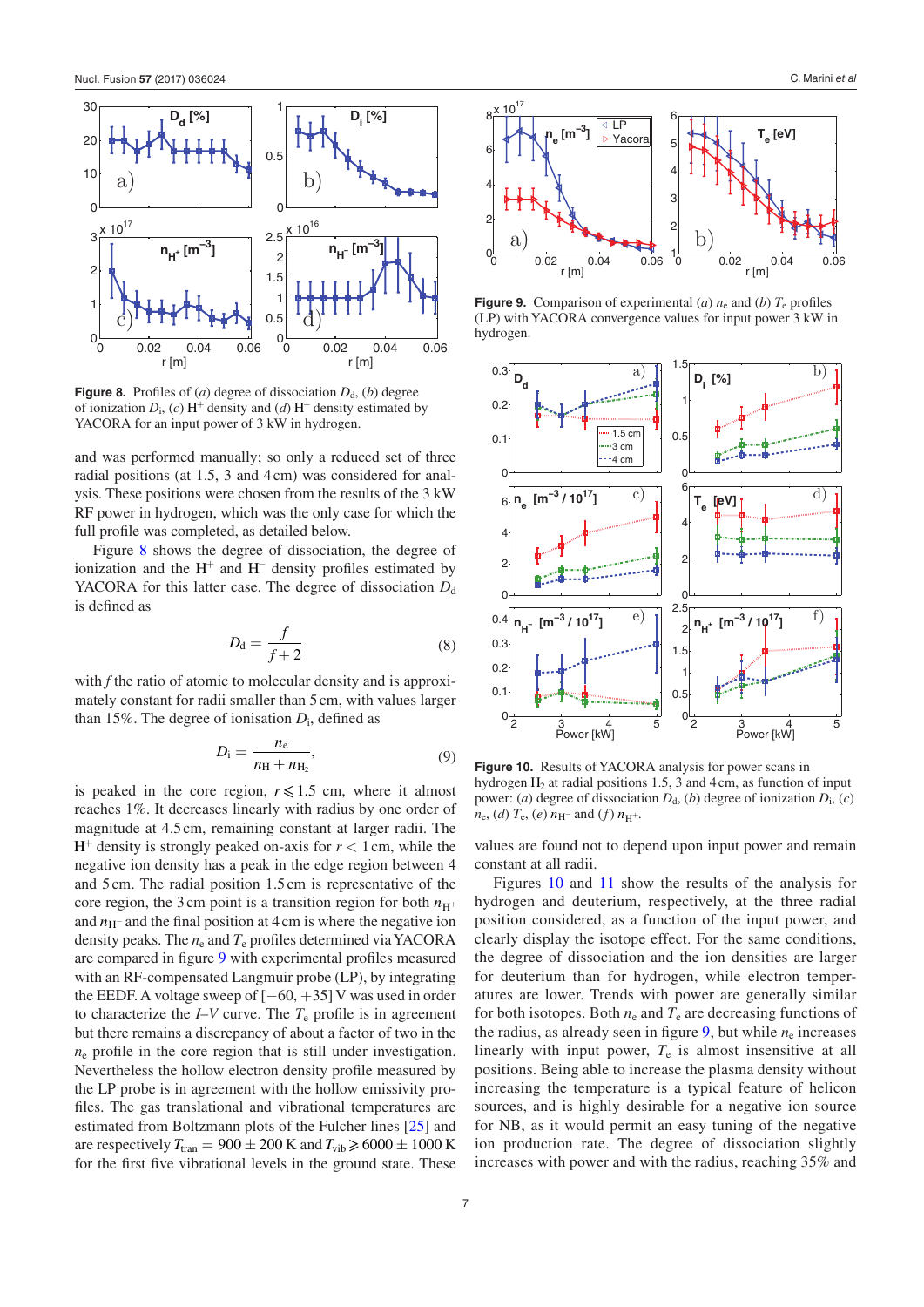<span id="page-7-2"></span>

**Figure 11.** Results of YACORA analysis for power scans in deuterium  $D_2$  at radial positions 1.5, 3 and 4 cm, as function of input power: (*a*) degree of dissociation  $D_d$ , (*b*) degree of ionization  $D_i$ , (*c*)  $n_e$ , (*d*)  $T_e$ , (*e*)  $n_D$ − and (*f*)  $n_D$ +.

25% at 4 cm for deuterium and hydrogen, respectively. The weak dependence of the degree of dissociation on position could be explained by the hydrogen mean free path, which is estimated to be a few centimetres. The neutral hydrogen atoms are generated by dissociation in the core region, where  $T_e$  and  $n_e$  are high, and diffuse to larger radii. The flat neutral density profile is related to a relatively large mean free path compared with the observation volume. The positive  $H^+$  ions exhibit the same behaviour as  $n_e$ , but with lower values,  $H_2^+$  and  $H_3^+$  (not shown) ensuring quasi-neutrality. The negative ion density is relatively low and insensitive to the input power inside the plasma column (radius  $<$  3 cm), where the relatively high  $T_e$  reduces stable H<sup> $-$ </sup> formation and lifetime. At the edge of the plasma column, for  $r \ge 4$  cm, the negative ion density attains high values of strong interest for a negative source development. The trend at 4 cm is different between the two isotopes (see figures  $10(e)$  $10(e)$  and  $11(e)$  $11(e)$ ). For hydrogen, the negative ion density increases linearly with power, reaching  $3 \times 10^{16}$  m<sup>-3</sup> at 5 kW, while for deuterium it saturates to  $4.5 \times 10^{16}$  m<sup>-3</sup> at 3 kW, with a similar trend, but lower values, at 3 cm.

#### <span id="page-7-0"></span>**5. Discussion**

The results shown above are extremely encouraging for the application of the helicon antenna as a negative ion source in the Cybele configuration, which exploits an extremely elongated extraction geometry. The degree of dissociation  $D_d$ reaches relevant values for surface production at all the powers of the scan. The degree of ionisation *D*i, which directly determines the ability to extract negative ions from a source, is a

limiting factor at these input powers. However, the application of this plasma source for surface production is still feasible (in both  $H_2$  and  $D_2$ ) if the linear increase in  $D_i$  is maintained at higher powers.

The scan in power, for this paper, was interrupted at 5 kW following damage assessment on the machine during hydrogen operation. Furthermore, the antenna matching box was not compatible with higher powers. A new matching box and improvements on the chamber cooling system were designed and are now in the commissioning phase, to extend the exploitation of the antenna to its full potential.

A first analysis of the possible application of this antenna as a volumetric source is presented. Direct extraction and acceleration of the negative ions surrounding the plasma column should be feasible without the positive ion flux which is essential for surface production. The limiting factor in this case is the maximum attainable negative ion density and the ratio  $n_{\text{H}}$  -/ $n_{\text{e}}$ , which is directly related to the co-extracted electron fraction. The negative ion density has contrasting trends for the two isotopes tested. In deuterium it appears close to saturation, while for hydrogen it retains a linear dependence so that extrapolation at higher powers remains unclear. The ratio of negative ions to electron density is likely to decrease with power from the deduced values of about 0.3, whereas the required ratio should be higher than one. It is possible that this behaviour can be corrected by modifying the magnetic configuration and an extensive study will be necessary to assess this possibility.

### <span id="page-7-1"></span>**6. Conclusions and outlook**

OES measurements were performed in RAID to characterize the performance of a newly developed resonant network helicon antenna. Absolute emissivity profiles for the first three Balmer lines and the molecular diagonal Fulcher-*α* lines were computed by Abel-inverting multi-channel radiance profile measurements. The emissivities were interpreted using the collisional radiative code YACORA, which provided an estimated density for the six species H, H<sup>−</sup>,  $H_2$ ,  $H^+$ ,  $H_2^+$  and  $H_3^+$ . The population trends with input power were initially studied at three different radial positions. The results obtained are promising for application of the antenna as a negative ion source if maintained and if extraction and acceleration in a beam source behave as expected on the beam test stand. The plasma is effectively confined in a column along the whole length of the RAID. On the device axis, a high plasma density  $n_e \ge 6 \times 10^{17}$  m<sup>-3</sup> is attained at low input power, with a relatively high electron temperature  $\simeq$ 5 eV. At the edge of the plasma column,  $r \ge 4$  cm, where the electron density and temperature decrease to  $\approx 1 \times 10^{17}$  m<sup>-3</sup> and  $\approx 2$  eV respectively, a high degree of dissociation  $(\geq 35\%)$  and a high negative ion density  $(\simeq 4.5 \times 10^{16})$  are obtained. It should be noted that these negative ion densities already reach values close to those near the extraction region of caesium negative sources [[5](#page-8-5)]. Extrapolation of these results to a nominal antenna power of 10 kW remains complicated by the large gap between the